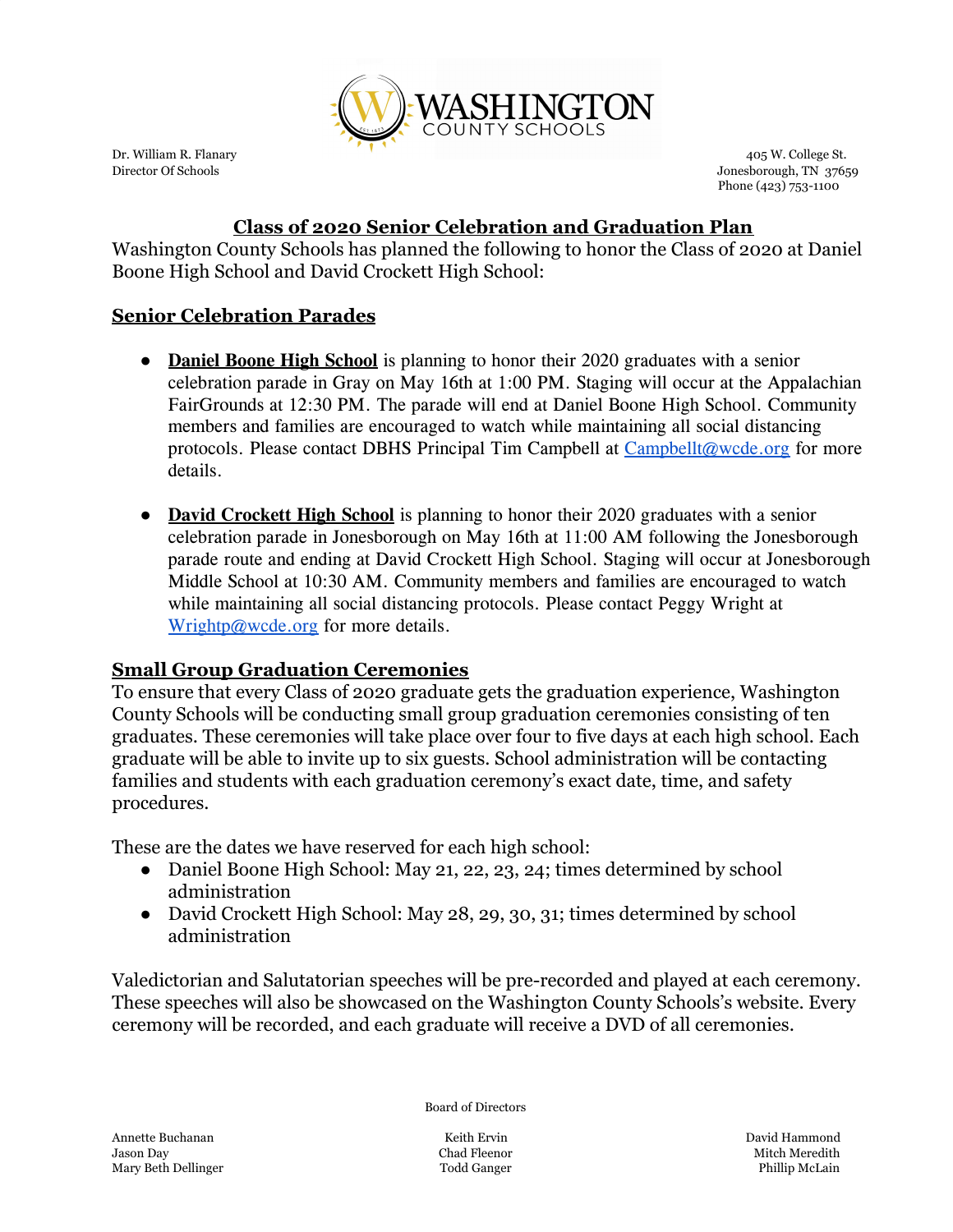

Dr. William R. Flanary 405 W. College St. (2016) 2016 12:30 Automobile St. (2016) 2016 2017 12:40<br>
Director Of Schools 3765 Jonesborough, TN 37659 Phone (423) 753-1100

# **Safety Procedures for Small Group Ceremonies:**

- Everyone is required to wear facial coverings and abide by social distancing protocols.
- Graduates will be spaced six feet apart at all times.
- Families will remain in their cars until the appointed time to enter the school for the ceremony. Families will then be directed to the designated seating area on the gym floor.
- Seating will be clearly marked for different families on the gym floor to ensure social distancing of at least six feet apart.
- All seats and restrooms will be cleaned and disinfected between ceremonies.
- Routes for families and graduates have been mapped out to ensure no cross traffic – entrances to the building and gym, exits from the building and gym.

## **Top 10% Banquet and Honor's Celebration**

Since the Class of 2020 was unable to participate in the Top 10% Banquet and/or Honor's Night due to school closure and statewide restrictions, school administration will be showcasing student honors through a slideshow at the small group ceremonies. This slideshow will be showcased on the Washington County Schools website as well. It is currently in production, and we expect it to be ready by May 21st.

## **Outdoor Graduation Ceremonies:**

It is the intent of Washington County Schools to honor the graduating Class of 2020 with an outdoor graduation ceremony; however, current social distancing guidelines and the state's phased opening will not allow a large ceremony at this time. We have prepared the following options in hopes that we will be allowed to have a mass gathering:

## **Option 1:**

Washington County Schools would like to schedule an outdoor graduation ceremony for David Crockett High School on Friday, June 19th and Daniel Boone High School on Saturday, June 20th if state guidelines will allow for a mass gathering. Exact times and details will be released closer to the date. If capacity restrictions are still in place, Washington County Schools may have to limit the number of guests and/or offer more than one outdoor ceremony for each school.

## **Option 2:**

In the event that a June ceremony is not possible due to COVID-19 state restrictions, social distancing guidelines, and/or adverse weather conditions, Washington County Schools would like to schedule an outdoor graduation ceremony for David Crockett High School on Friday, July 24th and Daniel Boone High School on Saturday, July 25th if state guidelines will allow for a mass gathering. Exact times and details will be

Board of Directors

Annette Buchanan Keith Ervin David Hammond Jason Day Chad Fleenor Mitch Meredith Mary Beth Dellinger Todd Ganger Phillip McLain